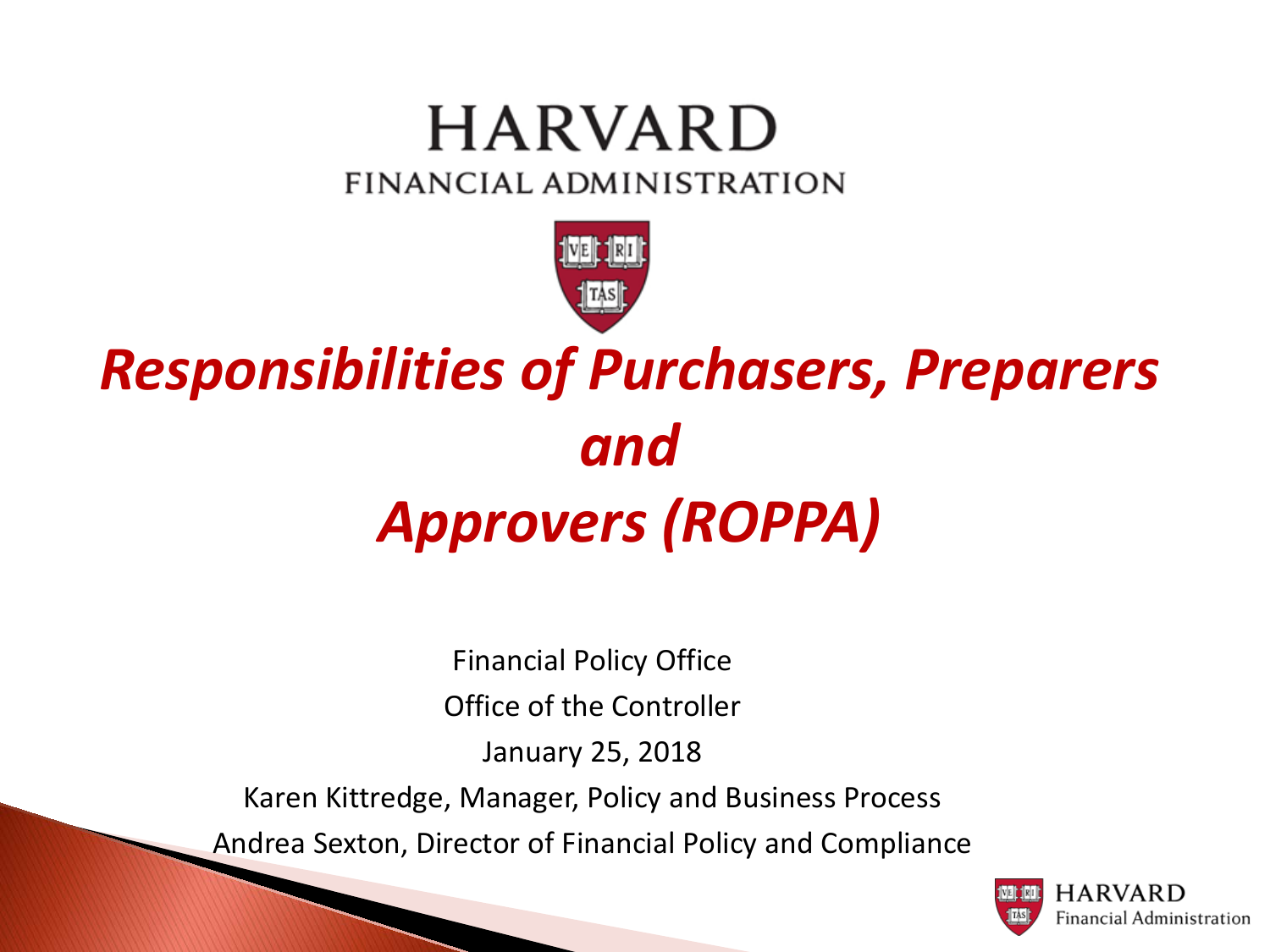### **Financial Policy Website: policies.fad.harvard.edu**

| <b>Financial Policy Office</b> |                    |                                      |                        | <b>FAQS</b>     | <b>CONTACT</b><br>$\alpha$ |
|--------------------------------|--------------------|--------------------------------------|------------------------|-----------------|----------------------------|
| HOME<br>$A$ <sub>hout</sub>    | Financial Policies | Other Policies & Reference Materials | $People \triangledown$ | News & Events ▼ |                            |

### HOME /

POLICY QUICKVIEW **Responsible Office: Financial Policy Office** 

Date Effective: 9/2/1999 Date Revised: 3/1/2016 (Formerly "Stewardship Responsibility"), early adoption of revision by School is allowed

**FULL** POLICY Download/print.pdf

**APPENDIX** 

Appendix: Responsibilities by Role Template

RELATED RESOURCES

- ROPPA Training Prerequisite
- Online ROPPA Training (PIN **Protected**
- · Informational Brochure: Reference **Guide for Purchasers**
- · Business Expense
- **Reimbursements Policy** • Conflicts of Interest or
- Commitment • Faculty Financial Conflict of **Interest Policy**
- Fraud Reporting and Awareness Policy
- Purchasing Card Policy • Restricted Fund Spending **Compliance Policy**
- Risk Management and Audit

### Responsibilities of Purchasers, Preparers and Approvers

NOTE NEW REVISION EFFECTIVE DATE OF 3/1/2016: EARLY ADOPTION OF REVISION BY SCHOOL IS **ALLOWED** 

### **Policy Statement**

One of Harvard's fundamental internal controls is the proper review and approval of transactions. Preparing or approving any part of a transaction is a significant responsibility. This policy defines and codifies the responsibilities of individuals who spend Harvard funds and who prepare and approve transactions. Individuals who spend funds or who prepare or authorize expenditures on behalf of the University have a stewardship responsibility to ensure those transactions are reasonable, appropriate, and have a proper University business purpose. All requisitions must be prepared properly with adequate support and be reviewed and approved by designated individuals. If a transaction has multiple approvers, every approver is accountable for the elements of the transaction that he or she approves.

### **Reason for Policy**

Harvard has an obligation to safeguard its resources, adhere to donor and sponsor terms, and comply with all internal policies and external regulations.

### **Who Must Comply**

This policy applies to all individuals who make purchases with University funds, or who prepare or approve transactions via Corporate Card, PCard, Web Reimbursement, or HCOM, as well as any transactions that feed into the Oracle e-business suite from other systems (e.g., Aleph, Presto, etc.)

### Procedures

- 1. Spend Harvard resources prudently. Everyone who spends Harvard funds, either directly via a purchasing system (such as HCOM) or PCard, or indirectly, via Corporate Card or personal funds to be reimbursed, has an obligation to spend those funds with sound business judgment. Purchasers must ensure that each purchase is Harvard business-related and advances the work of the University, must spend according to budget or other approved funds, and must comply with Harvard policies and any sponsored or donor restrictions.
- 2. Prepare transactions properly. Employees who prepare a transaction are, at a minimum, responsible for ensuring the business purpose is complete and accurate, proper support is provided, and that the transaction is submitted for approval in a timely manner. Units, particularly those with centralized approval models, may place additional responsibilities on their preparers.

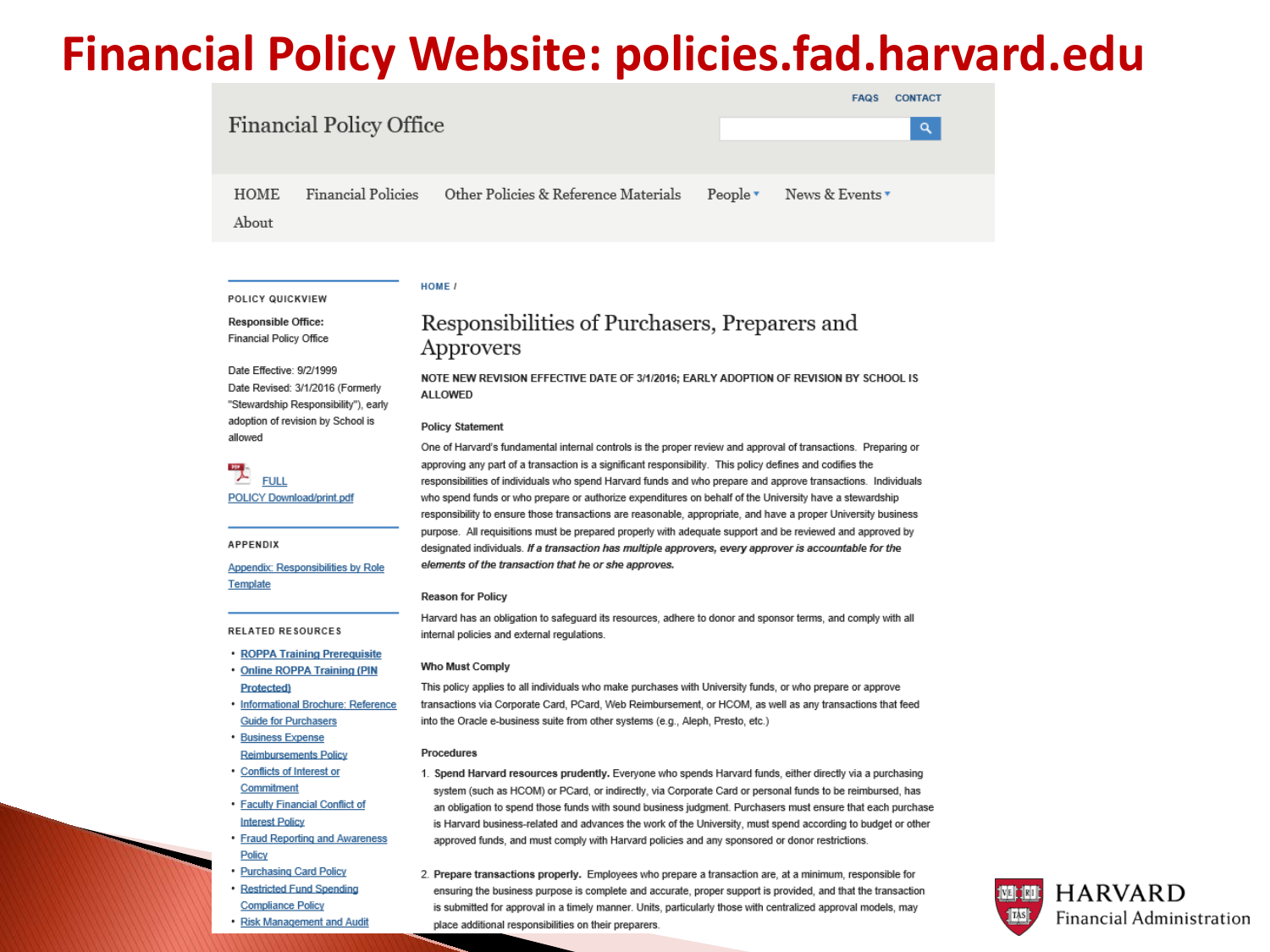# **Responsibilities of Purchasers, Preparers & Approvers (ROPPA)**

- Individuals who spend funds or who prepare or authorize expenditures on behalf of the University have a stewardship responsibility to ensure those transactions are reasonable, appropriate, and have a proper University business purpose.
- These responsibilities apply to users of all financial systems and mechanisms where money leaves the University (HCOM, PCard, Corporate Card, Concur, etc.)
- All new staff and postdocs who are users of HCOM, PCard, BCD Travel Authorization Forms, and Concur Approvers are required to take an on-line ROPPA training course.

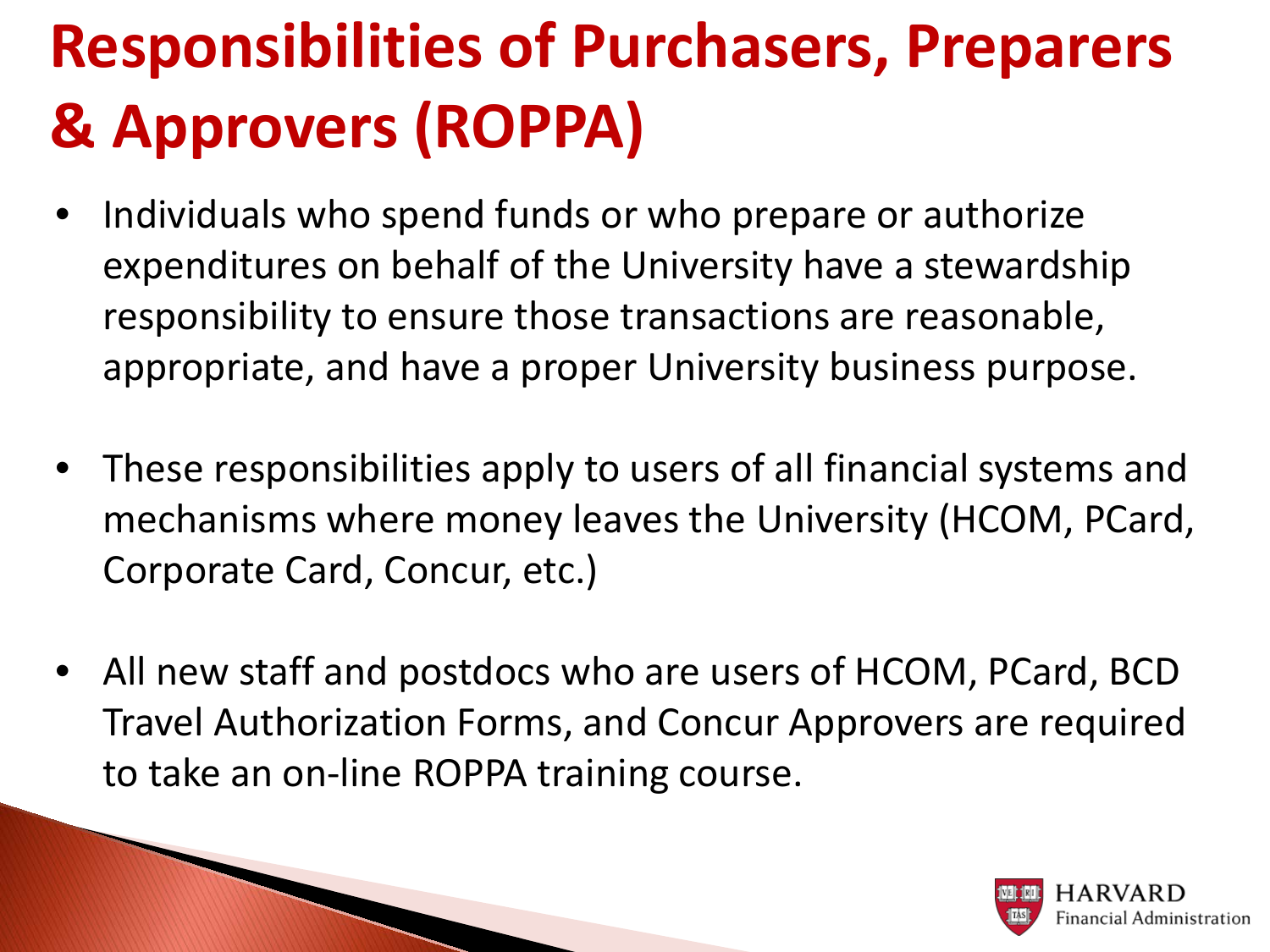### **Training Prerequisite by Role**

**Introduction to Responsibilities of Purchasers, Preparers and Approvers (ROPPA)**

| <b>Role</b>                                                                  | <b>ROPPA Training Track</b> | <b>Training Prerequisite</b>                                     |  |
|------------------------------------------------------------------------------|-----------------------------|------------------------------------------------------------------|--|
| <b>HCOM Approvers</b>                                                        | Approvers                   |                                                                  |  |
| <b>HCOM Preparers</b>                                                        | Preparers                   | Required 3/1/16 and on for all new                               |  |
| <b>HCOM Shoppers</b>                                                         | <b>Purchasers</b>           | users except faculty, whose<br>participation is at each School's |  |
| <b>PCard Reviewers</b>                                                       | Approvers                   | discretion*                                                      |  |
| <b>PCard Holders</b>                                                         | <b>Purchasers</b>           | The online training may be found on                              |  |
| <b>Web Reimbursement Inquiry</b><br><b>Create Travel Authorization - BCD</b> | Approvers                   | the Training Portal                                              |  |
| <b>Concur Approvers</b>                                                      | Approvers                   |                                                                  |  |
| <b>Concur Delegates/Preparers</b>                                            | <b>Preparers</b>            |                                                                  |  |
| <b>Concur Reimbursees</b>                                                    | <b>Purchasers</b>           | At each School's discretion                                      |  |
| <b>Corporate Card Holders</b>                                                | <b>Purchasers</b>           |                                                                  |  |

\*"Faculty" typically means employees whose *primary appointment* is a faculty, instructional role. For example, post-docs would still be required to take the training, as would staff who have a secondary teaching appointment.

Each school is responsible for making sure the training has been completed prior to granting access to the system(s).

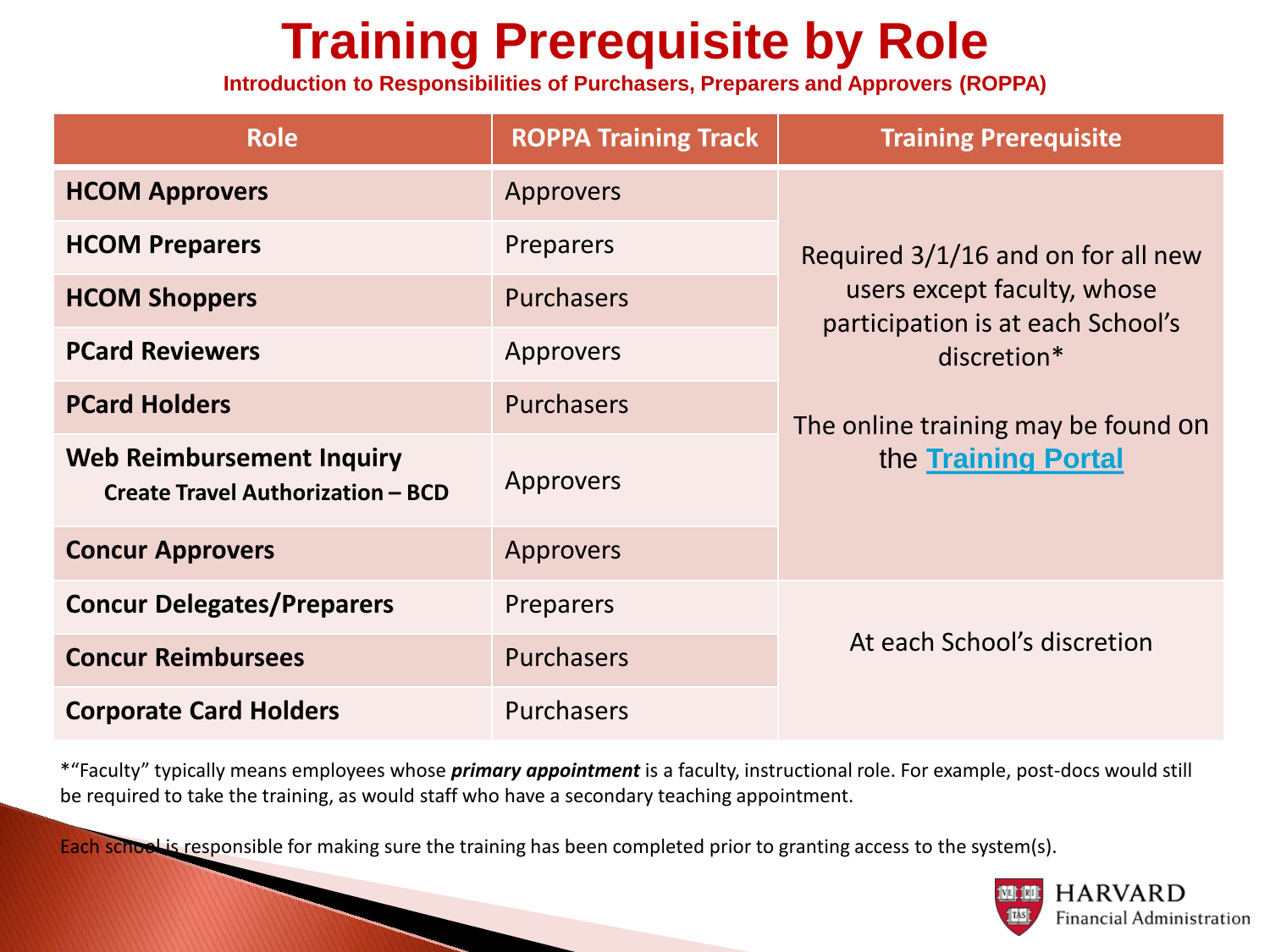### **Fundamental Concepts**

Regardless of your role or which system/mechanism you are using, there are a few key things to know:

### • **Spend Harvard resources prudently**

- Business expense vs personal expense
- Comply with federal, local, fund or other restrictions
- **Prepare transactions properly**
	- Elements of a complete business purpose
	- Proper documentation see [Definition of Receipts](https://policies.fad.harvard.edu/files/fad_policies/files/receipt_definitions_website.pdf)
- **Review and approve transactions in a timely manner**
	- Approver should have sufficient knowledge to make an informed judgement that the transaction is appropriate
	- Approver due diligence follow-up if there are questions or concerns
- **Create evidence of the approval**

- Electronic approval, signing paper forms, or emails.
- Best practice is to thoroughly substantiate review and approval
	- in writing

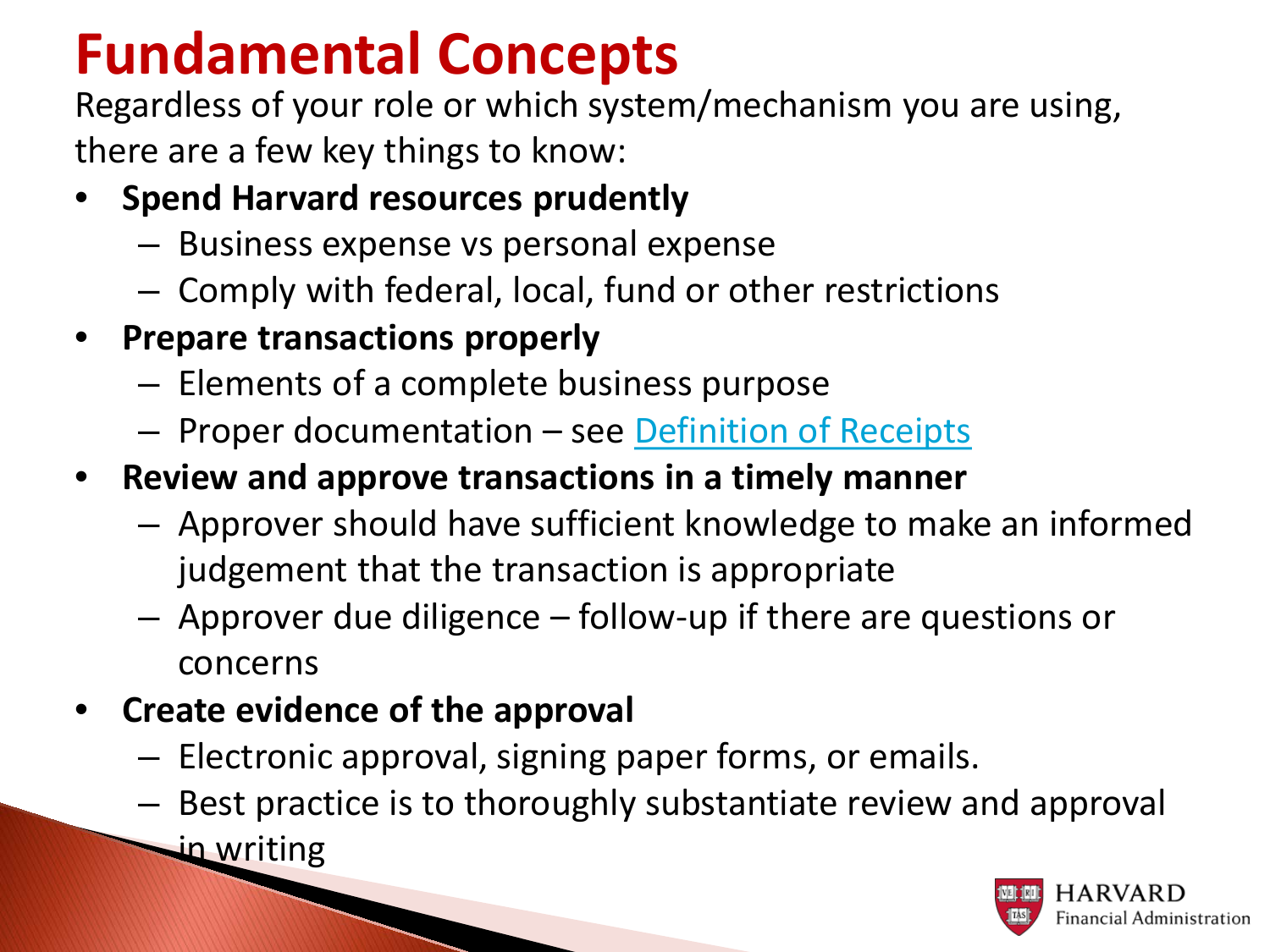## Business Expenses vs. Personal Expenses

Harvard policies follow IRS rules for reimbursements called the accountable plan rules.

- Any time Harvard gives money or other value to an individual, it can have tax implications.
- The "Accountable Plan" is the set of IRS rules Harvard must follow to ensure reimbursements are not taxable to the recipient/reimbursee.
- The rules aren't necessarily intuitive. Some expenses -- **even though they relate to work** – are still considered personal expenses (commuting, professional attire, etc.)

### **SUMMARY OF ACCOUNTABLE PLAN RULES**

- Must be **substantially businessrelated** – not a personal expense
- Must be **substantiated** documented with receipts and business purpose
- Reimbursement request must be submitted timely (90 days)
- Amount reimbursed can't exceed actual expense

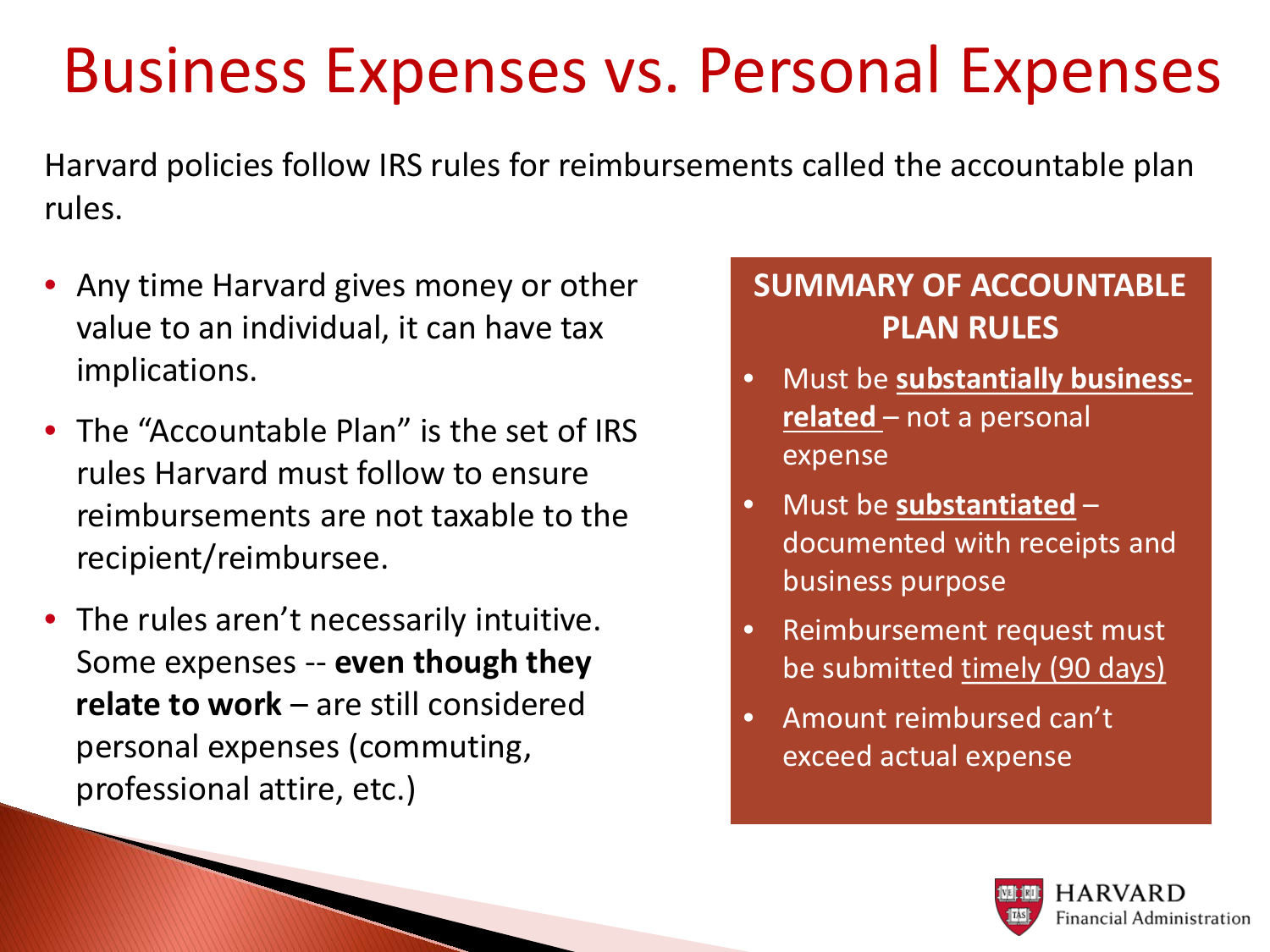# **Business-Related Expenses**

For Harvard to reimburse an expense without tax implications, the expense must be:

- Ordinary common & accepted in the normal course of University activities;
- Necessary appropriate in nature and amount; and
- Business-Related not a personal expense

Common examples of Harvard business-related expenses:

- Registration fees and travel for professional conferences
- Materials used in research
- Supplies and equipment used in campus offices and labs

**NOTE:** The source of funding (i.e., sponsored research award) does NOT affect the tax treatment of the expense. The tax treatment of the expense ALWAYS hinges on whether or not it the particular expense is in DIRECT SUPPORT of University business.<br> **Particular expense is in DIRECT SUPPORT of University business.**<br> **PARVARD** 

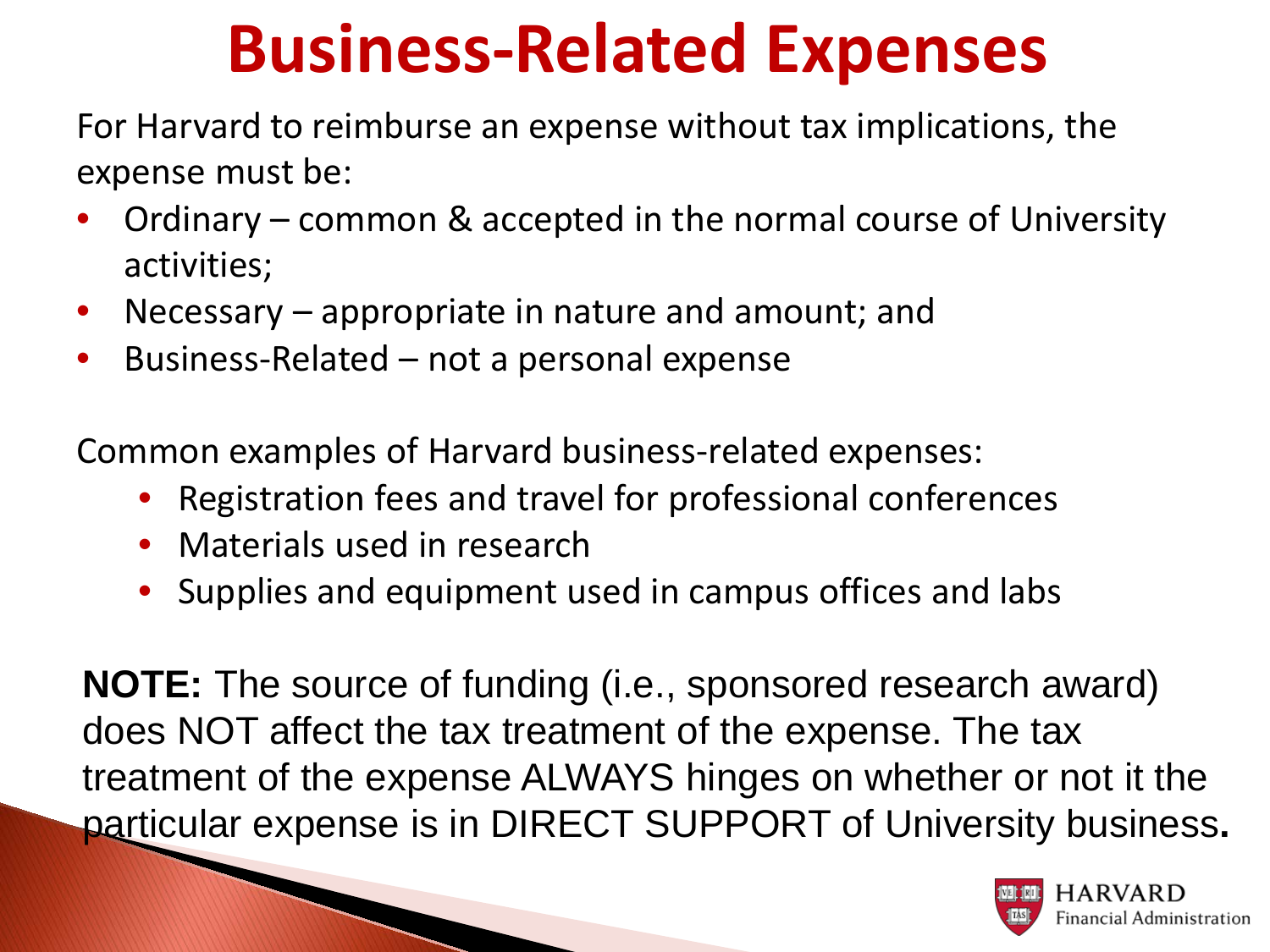## **Personal Expenses**

Generally, expenses that prepare or indirectly support someone's ability to do their work are considered personal expenses and cannot be reimbursed as Harvard business expenses.

Common examples of non-reimbursable expenses:

- Commuting expenses from your home to your primary work location
- Repetitive meals (i.e., daily breakfast, lunch or dinner) while not traveling
- Costs for clothing that can be substituted for everyday use
- Personal services (e.g., haircuts, cosmetic services)
- Tuxedo rentals or formal wear even for Harvard-related events
- Personal credit card annual fees

- Parking tickets or traffic violations
- Home office furniture or equipment

See the [Business Expense Reimbursements Policy](https://policies.fad.harvard.edu/pages/business_expense_reimbursements)

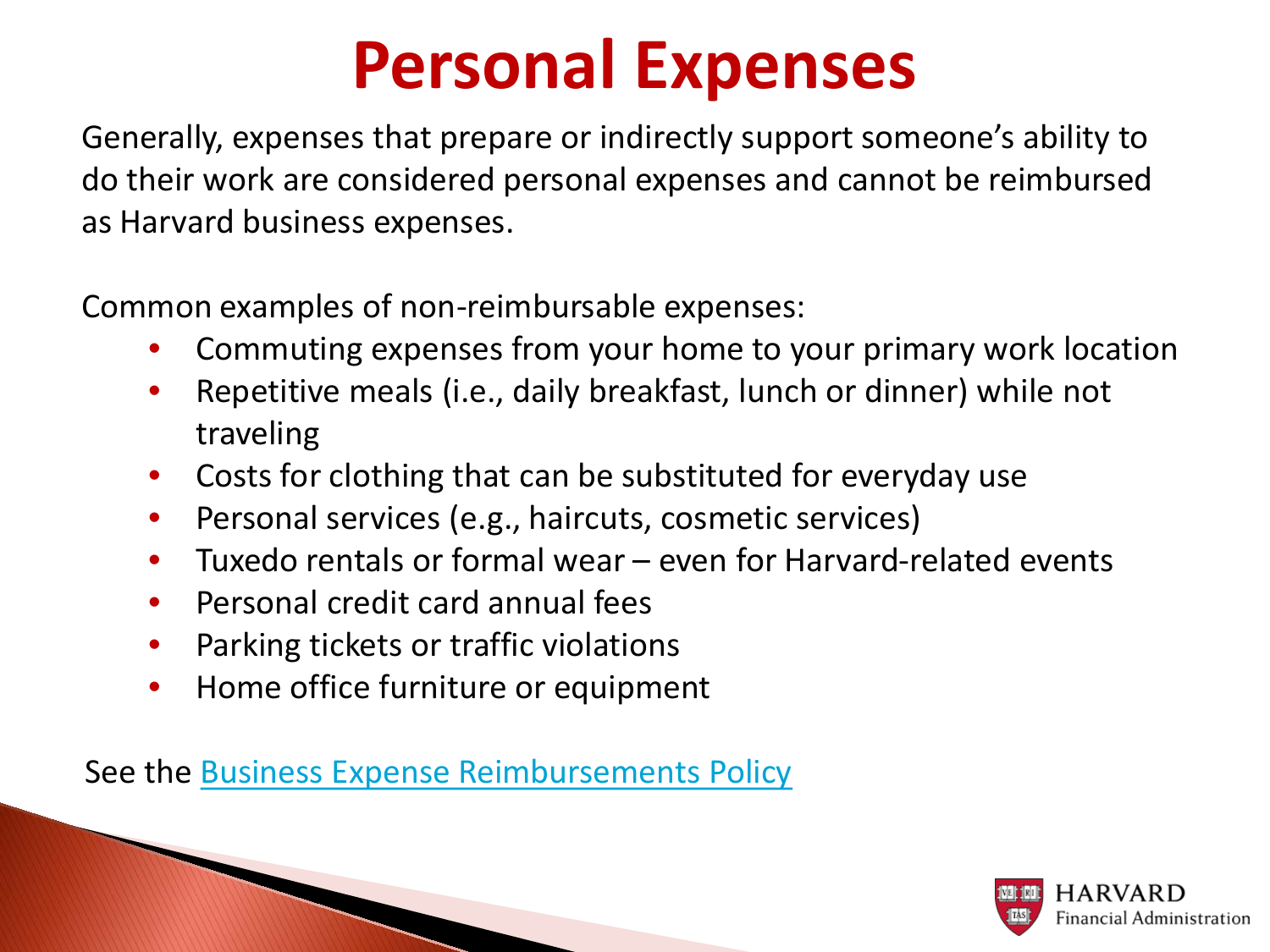## **Complete Business Purpose**

- Your business purpose statement should give the reviewer a clear understanding of the reason for the expense. The best way to do this is to answer the 5 Ws.
- **Who?**
- **What?**
- **Where?**
- **When?**
- **Why?**

General guidelines on receipts and invoices:

- Hotel folios are required, regardless of amount
- Business meals that include alcohol should have an itemized receipt, regardless of amount
- Any purchase \$75 or over needs a receipt or invoice submitted as backup, but approvers are still encouraged to review receipts under \$75
- See [Definition of Receipts](https://policies.fad.harvard.edu/files/fad_policies/files/receipt_definitions_website.pdf) for more details

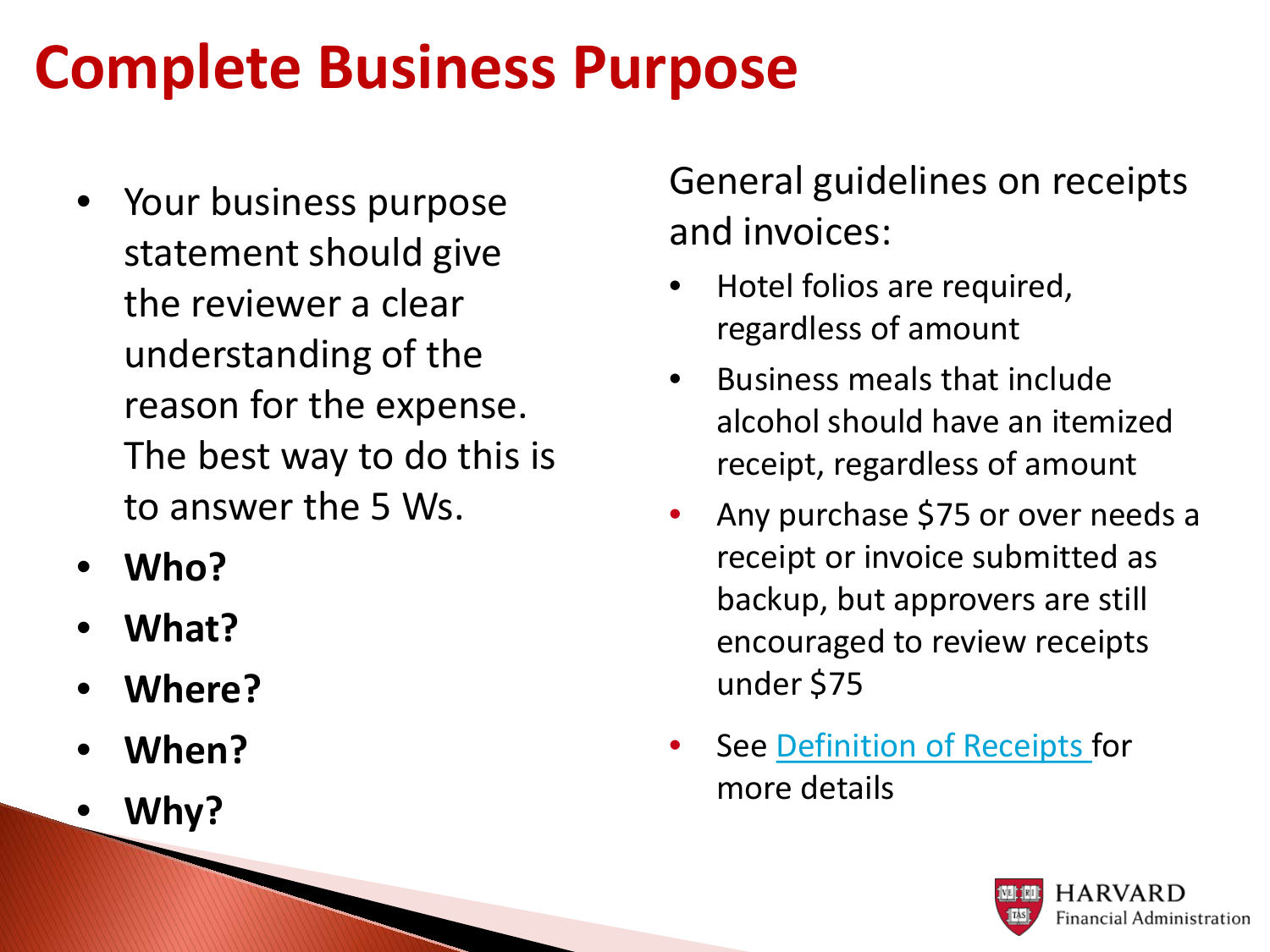# **Timely**

- Regardless of your role, be mindful of School and University deadlines and allow sufficient lead time for processing transactions.
- "Sufficient time" generally means at least a week before the deadline, but complex purchases or reimbursements may require more.
- *Reminder:* do not send paperwork to Central until transaction has been approved in HCOM! This is the #1 reason for kick outs and delays.

| <b>Processing Time</b>                                                                          | <b>Notes</b>                                                                                                                                                                                         |
|-------------------------------------------------------------------------------------------------|------------------------------------------------------------------------------------------------------------------------------------------------------------------------------------------------------|
| <b>Both Reviewers and Administrators</b><br>review weekly sweeps                                |                                                                                                                                                                                                      |
| 0-90 days with no tax implications<br>91-182 taxable to employee<br>183+ will not be reimbursed | Citibank payments should be made<br>ASAP to avoid possible late fees.                                                                                                                                |
| Best practice - 90 days or the same<br>fiscal quarter as expense was<br>incurred.               | Reimbursements to nonemployees<br>are not technically bound by the<br>same 90-day deadline; however,<br>units should pay nonemployee<br>expenses in the same fiscal quarter<br>as they are incurred. |
| Upon receipt of invoice                                                                         | Process as received, generally within<br>10-15 days of receipt in order to<br>have a check issued within 30 days.                                                                                    |
|                                                                                                 |                                                                                                                                                                                                      |

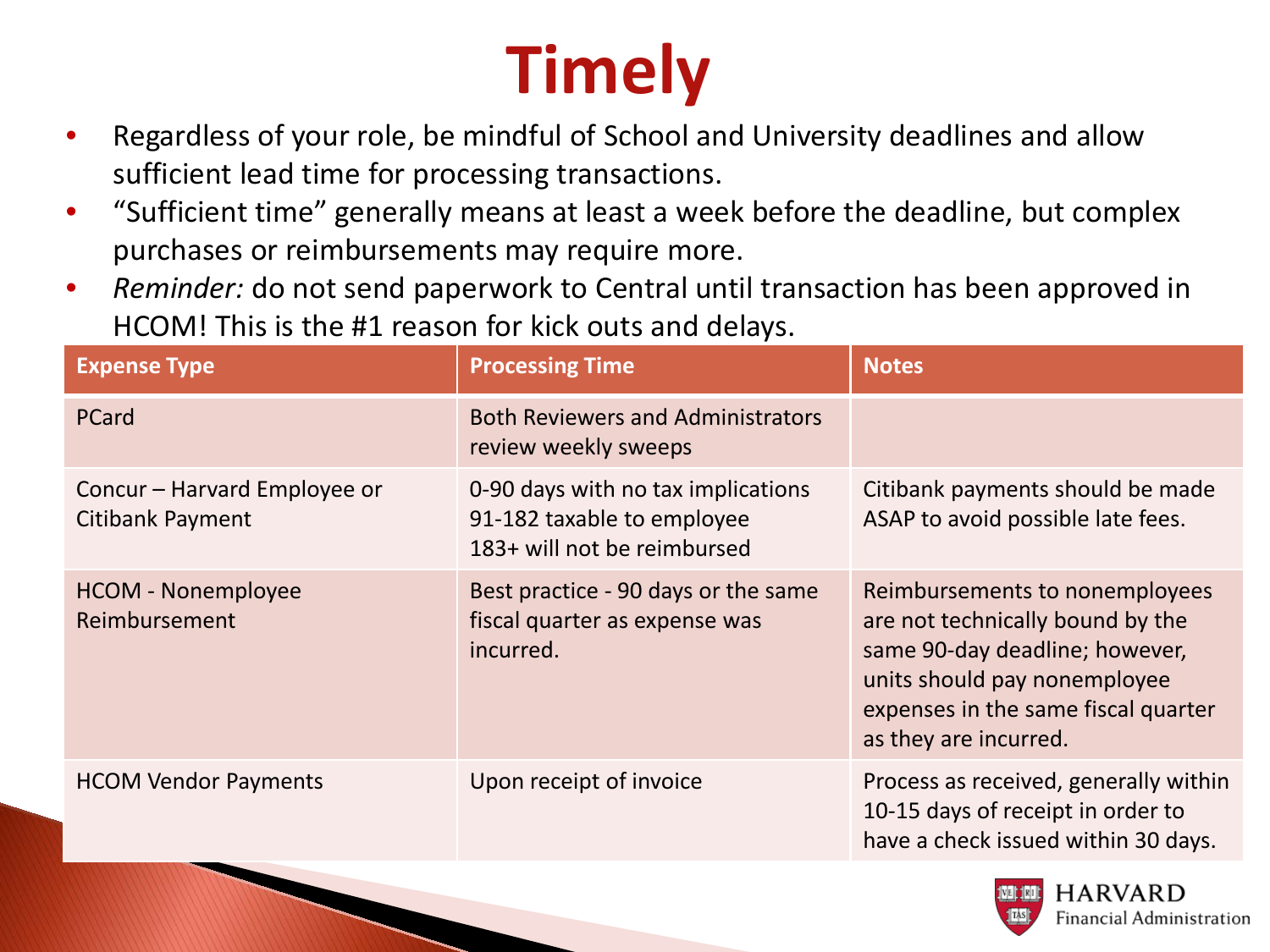# **Multiple Approvers**

*Approving any part of a transaction is a significant responsibility; every individual in an approval chain is accountable for the elements of the transaction that he or she approves*

- In some cases, there may be more than one approver in an approval hierarchy
- For example, a department administrator might approve an expenditure that must be subsequently approved by a sponsored or gift administrator, and then finally approved by the tub finance office
- To avoid confusion, approvers must understand which elements of a transaction they are responsible for approving

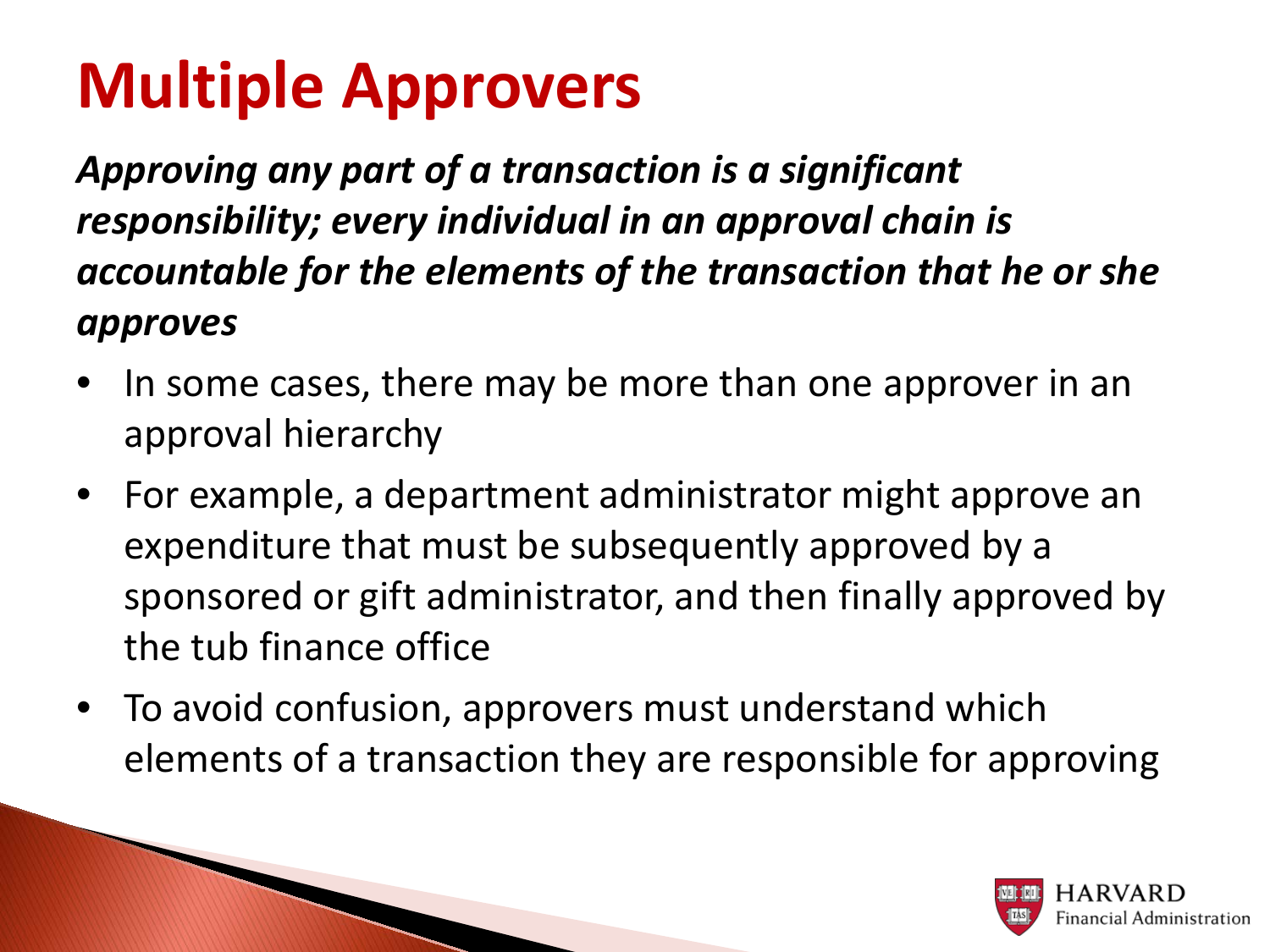# **Appendix: Responsibilities by Role**

|              | <b>Responsibilities</b>                                                                                                                                | Purchasers | <b>Preparers</b>                                                                                        | <b>Approvers</b> |
|--------------|--------------------------------------------------------------------------------------------------------------------------------------------------------|------------|---------------------------------------------------------------------------------------------------------|------------------|
| $\mathbf{1}$ | Purchasers are responsible for ensuring all purchases are Harvard business-related, benefit Harvard, and advance                                       | X          |                                                                                                         |                  |
|              | the work of the University                                                                                                                             |            |                                                                                                         |                  |
| 2            | There is a documented business purpose provided that clearly and completely explains the purchase (on paper or                                         | X          | X                                                                                                       | X                |
|              | online) i.e., includes the "who, what, why, where, when"                                                                                               |            |                                                                                                         |                  |
| 3            | The business purpose is legitimate, i.e., that the expenditure is an appropriate use of Harvard funds                                                  |            |                                                                                                         | X                |
| 4            | The purchaser is authorized to spend the funds                                                                                                         | X          |                                                                                                         | X                |
| 5            | The purchase is in compliance with established policies and procedures of the Org, School, Harvard University and<br>any required external regulations | X          |                                                                                                         | X                |
| 6            | The transaction complies with University and any applicable external (e.g., grant) conflict of interest policies                                       | X          |                                                                                                         |                  |
| 7            | For restricted gift and endowment funds (302000-389999, 430000-699999), the charge is in accordance with the                                           | X          |                                                                                                         | x                |
|              | terms of the fund; for all sponsored funds (100000-299999), the charge is within the budget and project period                                         |            |                                                                                                         |                  |
|              | and in accordance with terms of the sponsored fund and with applicable external requirements and regulations                                           |            |                                                                                                         |                  |
| 8            | There are sufficient budgeted or other approved funds to cover the expense                                                                             | X          |                                                                                                         | X                |
| 9            | The amount of the purchase is reasonable (i.e., an appropriate level of spending for the circumstances)                                                | X          |                                                                                                         | X                |
| 10           | Completed supporting documentation is provided to the preparer (e.g., an invoice, receipts, an email with written                                      | X          |                                                                                                         |                  |
|              | approval of a purchase, etc.) with sufficient time for processing, review and approval                                                                 |            |                                                                                                         |                  |
| 11           | When submitting an employee reimbursement, the purchaser has documented his or her approval of these                                                   | X          |                                                                                                         |                  |
|              | expenses (on paper or online)                                                                                                                          |            |                                                                                                         |                  |
| 12           | The correct 33-digit coding, including the proper object code, is used for the expenditure                                                             |            | X                                                                                                       | X                |
| 13           | Perform reasonable due diligence in addressing any questions about the payment                                                                         |            | X                                                                                                       | X                |
| 14           | The transaction is prepared and forwarded to an appropriate approver with sufficient time for review and                                               |            | X                                                                                                       |                  |
|              | approval before University deadlines                                                                                                                   |            |                                                                                                         |                  |
| 15           | Transactions are approved in the system before the paperwork is sent to Central Administration for processing                                          |            | X                                                                                                       |                  |
| 16           | The transaction is approved or rejected in a timely manner                                                                                             |            |                                                                                                         | X                |
| 17           | Each approver has documented the approval/rejection of the expenditure (on paper or online), including the date                                        |            |                                                                                                         | X                |
| 18           | When any role performs receiving in HCOM: do reasonable due diligence to ensure correct items were received                                            | X          | x                                                                                                       | X                |
| 19           | Reply promptly to questions from Accounts Payable or Reimbursements and Card Services                                                                  | X          | X                                                                                                       | X                |
|              |                                                                                                                                                        |            | $\mathbb{R}$ $\mathbb{R}$ $\mathbb{R}$ $\mathbb{R}$ $\mathbb{R}$ $\mathbb{R}$ $\mathbb{R}$ $\mathbb{R}$ |                  |

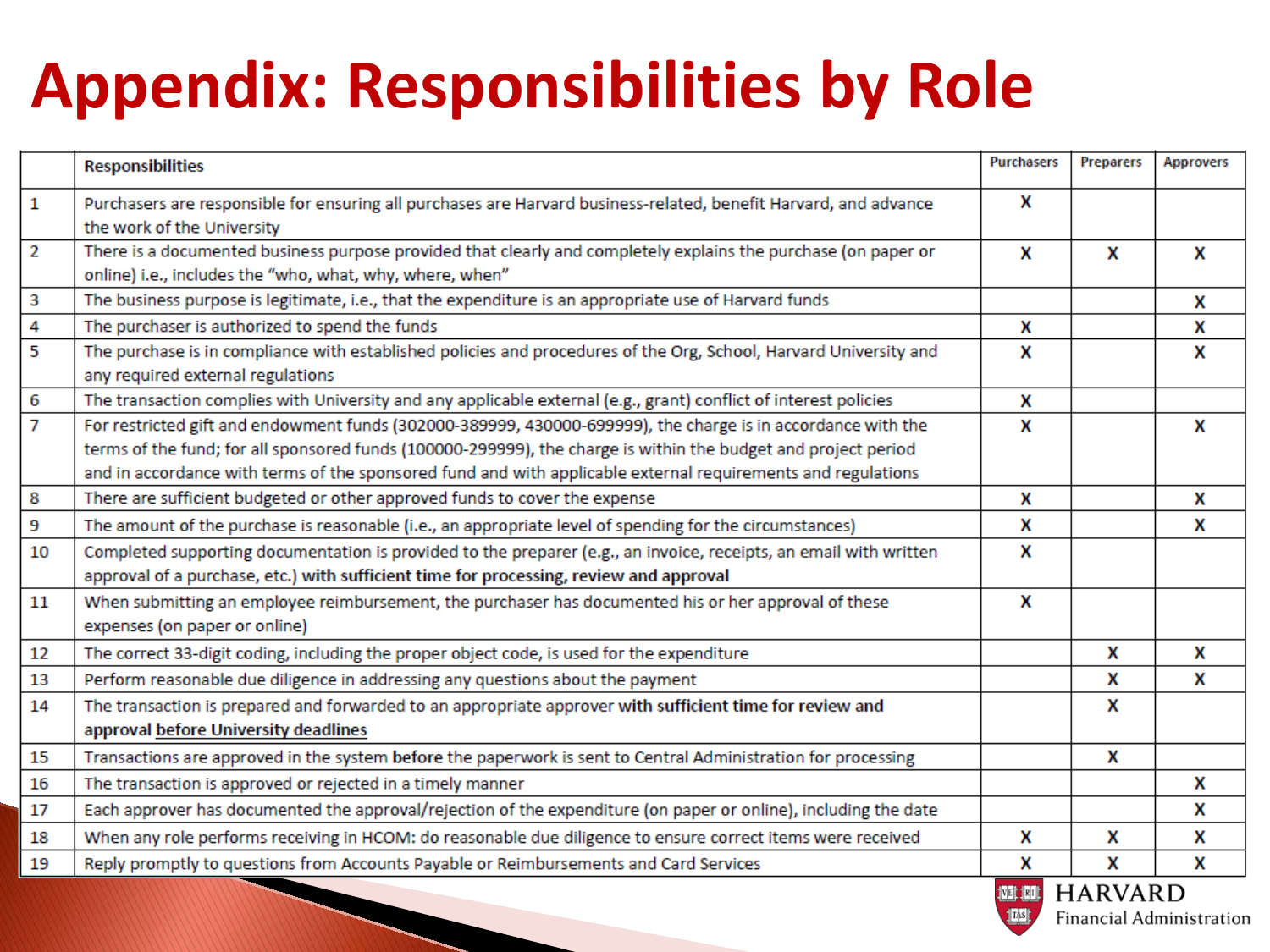# **Approver Due Diligence**

**If a reimbursement request wasn't rejected by Central, that doesn't necessarily mean it was correct or compliant with policy** 

- The Travel, Reimbursements and Card Services team spot audits employee and non-employee reimbursement requests but they cannot audit every single transaction
- The Approver is the last person in the chain to verify that an expense is correct
- It's up to the Approver to resolve all questions before approving a transaction
- If you are an Approver and you are unsure of whether an expense is appropriate, there are resources to help you. Call your Tub Finance Office, Travel, Reimbursements and Card Services, or the Financial Policy Office before you approve a transaction